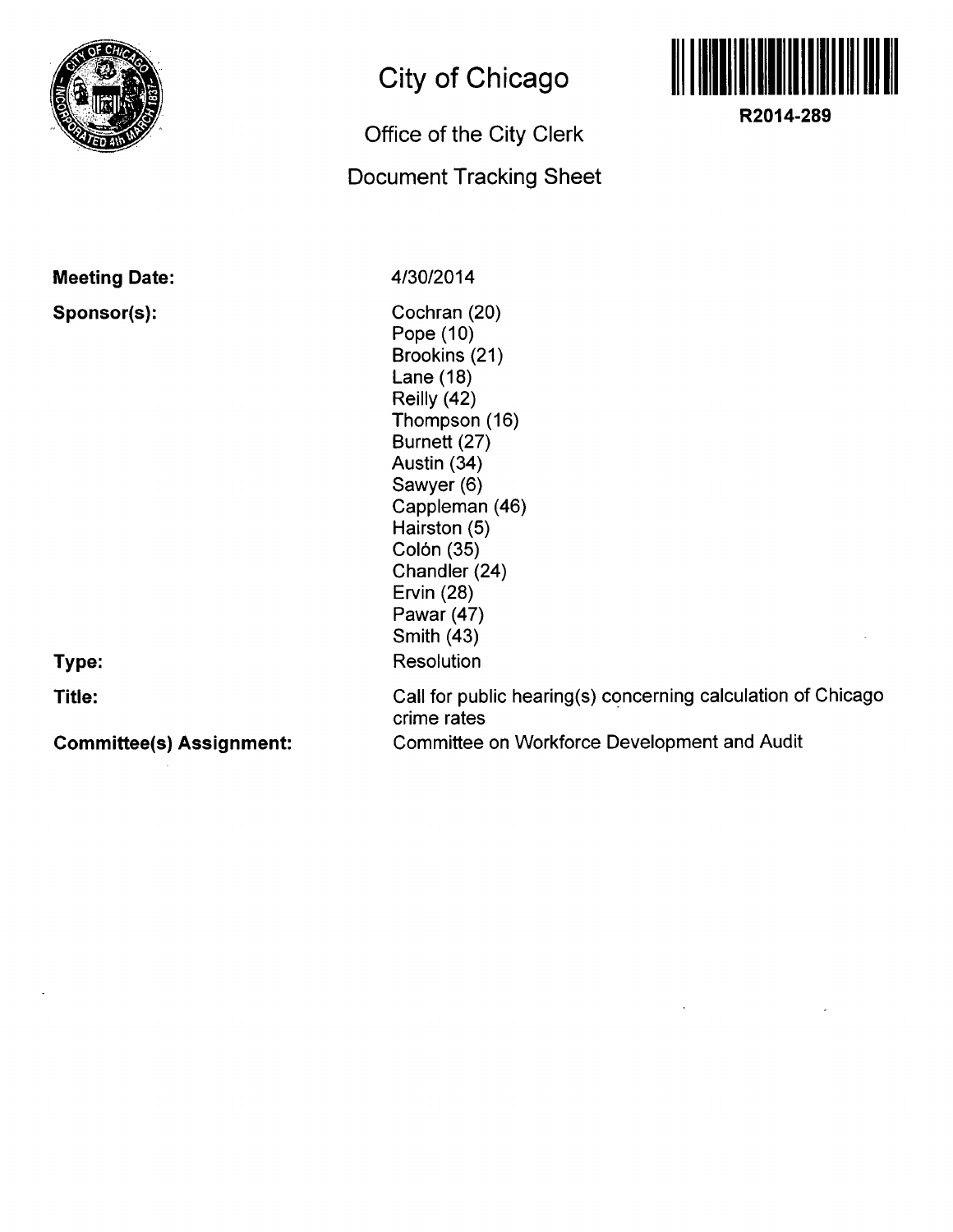## **RESOLUTION CONCERNING THE CALCULATION OF CHICAGO CRIME RATES**

WHEREAS, Providing for the safety of the general public is the responsibility of the City of Chicago and the Chicago Police Department; and

DATORY OF

WHEREAS, Part of protecting the public is the accurate reporting of crime statistics; and

WHEREAS, According to Year-end Chicago Police Department data, between 2010 and 2013 Chicago's overall "index crime" rate - which tracks homicides, criminal sexual assaults, robberies, aggravated batteries/assaults, burglaries, thefts, motor vehicle thefts and incidents of arson - have dropped nearly 19 percent a year, far beyond the expected decrease; and

WHEREAS, City of Chicago Inspector General Joseph M. Ferguson has recently finished an audit of Chicago Police Department assault-related crime data from 2012 and alledges the Chicago Police Department has undercounted aggravated assaults and batteries by more than 24 percent; and

WHEREAS, Unnamed individuals from within the Chicago Police Department interviewed for an April 7, 2014 report by Chicago Magazine confirm that the Chicago Police Department underreports (or changes the categorization of) certain violent crimes in orderto show progress battling crime; and

WHEREAS, The Chicago Police Department refutes the findings and supports case status protocols and reporting methods, and

WHEREAS, the accusation of false reporting of information by the Chicago Police Department reporting methods cause a sense of frustration among the Police Department and distrust in the eyes of the public.

WHEREAS, the practice of underreporting prevents residents of the City of Chicago from getting an accurate understanding of crime in their city, elected officials from making the policy changes necessary to combat crime, and the hard-working rank-and-file members of the Chicago Police Department understand the impact of the work they are doing and the States Attorney from prosecuting and families experiencing the satisfaction of offenders being apprehended;

WHEREAS, understanding the method of auditing the data, reporting of the data and the accuracy of the data must be brought in line for the best interest of all: now therefore

BE IT RESOLVED that we, the undersigned members of the City of Chicago City Council, gathered together this 30<sup>th</sup> Day of April, 2014 AD, urge the Committee on Public Safety to expeditiously convene a public hearing to take testimony from the Inspector General, Superintendent ofthe Chicago Police Department and other law-enforcement officials as well as solicit comment from the general public concerning the calculation of crime statistics as well as measures that can be implemented to clarify the Chicago Police Departments methods of operation and guidelines and clarify to all the reporting, classification and findings as reported.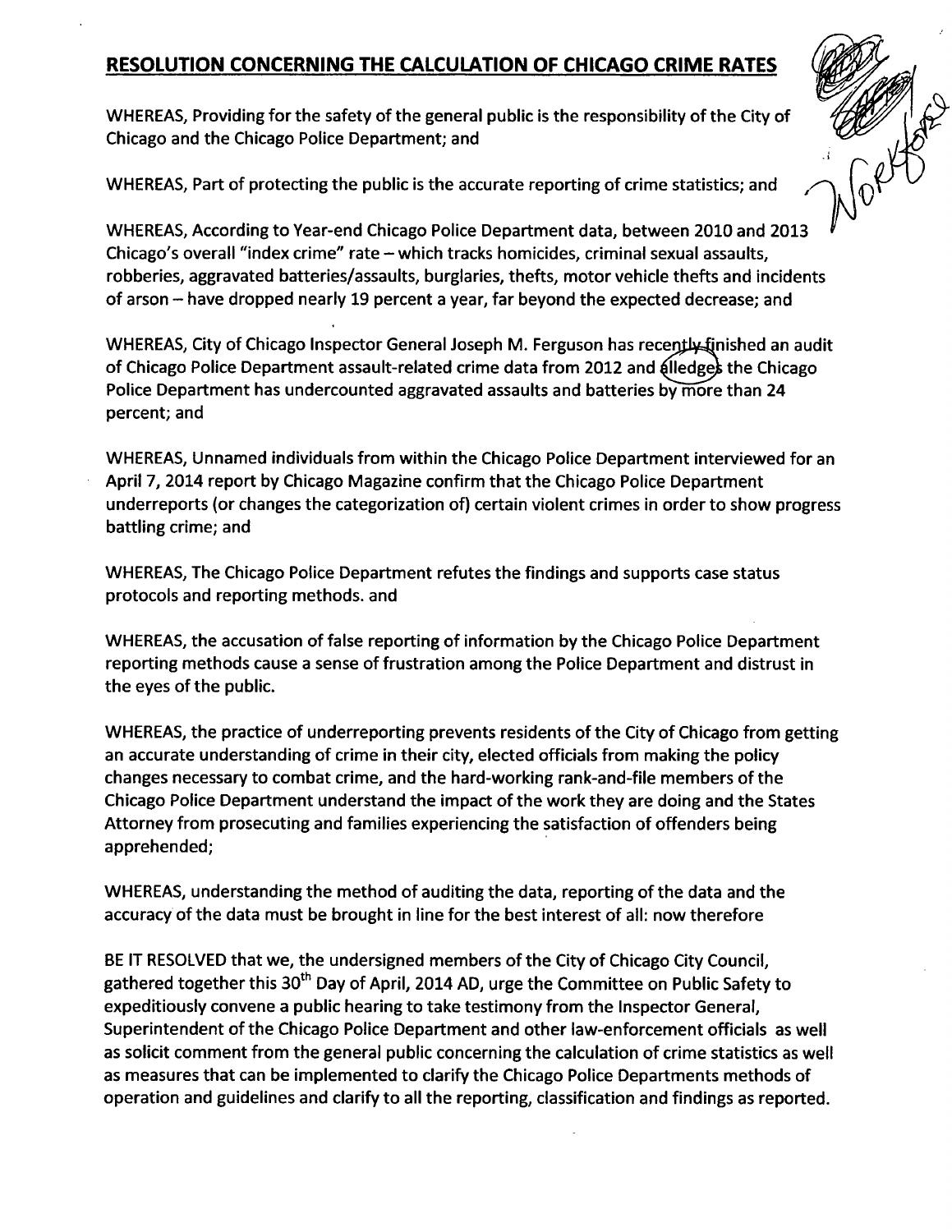**BE IT FURTHER RESOLVED That a copy of this resolution be prepared and presented to Chicago Police Department Superintendent Garry McCarthy, Inspector General Joseph M. Ferguson and the Honorable James A. Balcer, Chairman of the Committee on Public Safety.** 

**BE IT FURTHER RESOLVED, That the findings of this hearing be documented and presented to this august body and the Honorable Rahm Emanuel, Mayor of the City of Chicago, so that the appropriate action may be taken to investigate, clarify and ensure integrity, correct any**  discrepancies in the calculation of crime statistics and protect the public's interest.

Alderman Willie B Cochran, 20<sup>th</sup> ward **Alderman Carrie Austin, 34\*^ ward**  Latasha Thomas, 17<sup>th</sup> ward Roderick Sawyer, 6<sup>th</sup>/ward  $10<sup>2</sup>$ **Roderick Sawyer, 6\*7ward**  lames Cappleman, 46<sup>th</sup> ward John Pope, 10<sup>th</sup> wan  $5$ <sup>th</sup> ward **Jward Burke, 14\*\*^ ward**  Leslie Hairston. Ray Colon, 35<sup>th</sup> ward Howard Brookins Jr., 21<sup>st</sup> ward **Robert Maldonado, 26<sup>th</sup> ward Michael Chandler, 24th ward**  $\mathcal{L}$ ww Shongson